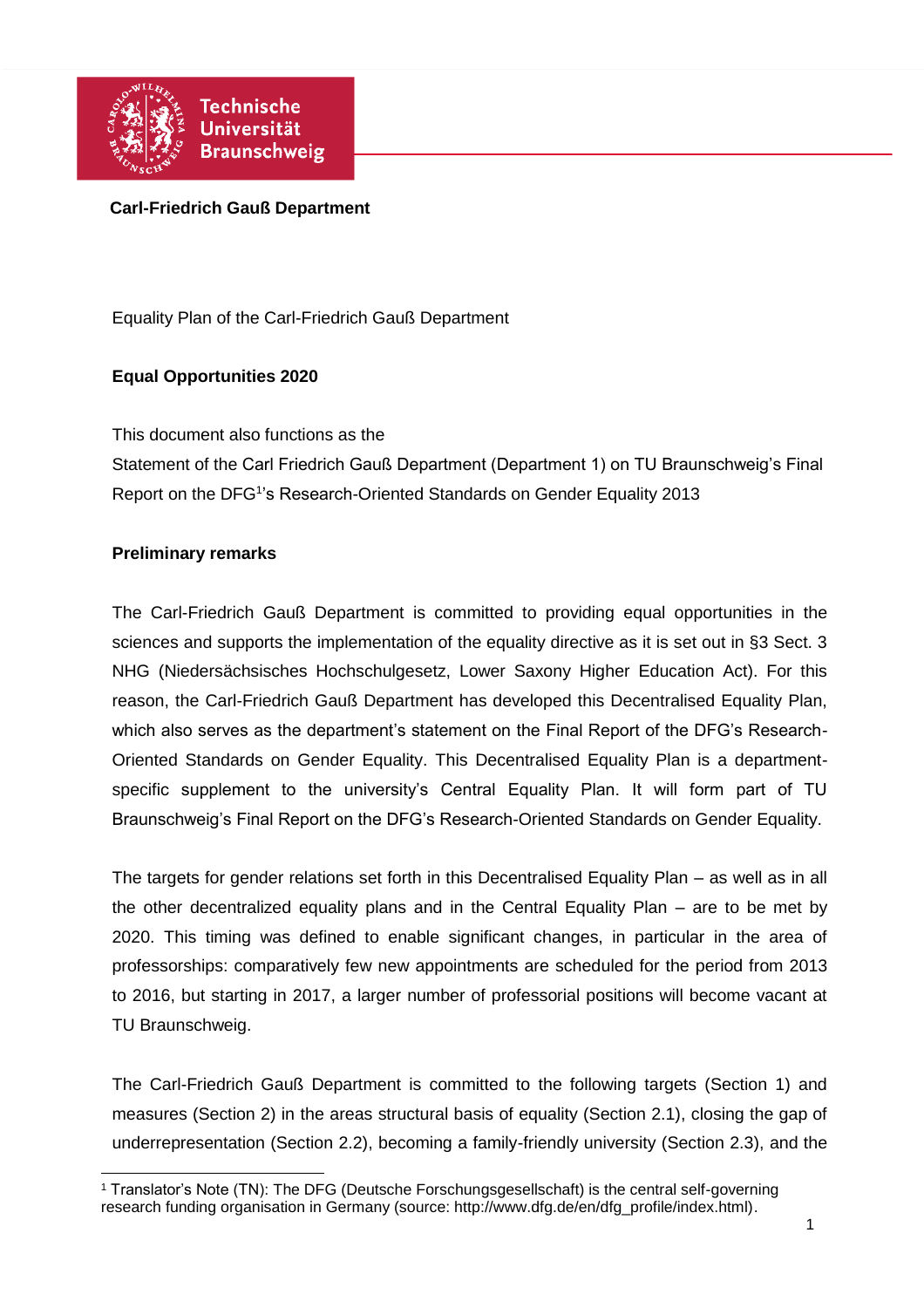incorporation of gender into research, teaching and administration (Section 2.4).

## **1. Targets for 2020**

### **Mathematics**

| <b>Qualification level</b>                                | Actual figure, 2012 | Target for 2020            |
|-----------------------------------------------------------|---------------------|----------------------------|
| Entering female students                                  | 36%                 | 45%                        |
| <b>Current female students</b>                            | 40%                 | 45%                        |
| New female graduates                                      | 25%                 | 50%                        |
| Female doctoral graduates                                 | 16%                 | 25%                        |
| Female habilitation <sup>2</sup> graduates                |                     | $\overline{\phantom{0}}^*$ |
| Female junior professors                                  | $0\%$               | $\rightarrow$ **           |
| Female professors (total)                                 | 15.4%               | 23.1%                      |
| Female C4/W3 <sup>3</sup> professors                      | 14.3%               | 28.6%                      |
| Women in executive positions<br>at the departmental level | 50%                 | 50%                        |

\* The absolute number of habilitations is very low.

\*\* No appointments of junior professors are planned.

#### **Computer Science**

| <b>Qualification level</b>     | Actual figure, 2012 | Target for 2020 |
|--------------------------------|---------------------|-----------------|
| Entering female students       | 17%                 | 20%             |
| <b>Current female students</b> | 14%                 | 20%             |
| New female graduates           | 12%                 | 20%             |
| Female doctoral graduates      | 22.2%               | 25%             |
| Female habilitation graduates  | 100%                | –*              |
| Female junior professors       | $0\%$               | _**             |
| Female professors (total)      | 16.7%               | 25%             |
| Female C4/W3 professors        | 20%                 | 30%             |
| Women in executive             | 50%                 | 50%             |
| positions at the               |                     |                 |
| departmental level             |                     |                 |

\* The absolute number of habilitations is very low.

\*\* No appointments of junior professors are planned.

 $\overline{a}$ <sup>2</sup> TN: A habilitation is a post-doctoral qualification and the most common path for obtaining a professorship in Germany.

<sup>&</sup>lt;sup>3</sup> TN: C4 and W3 are the highest salary grades for university professors.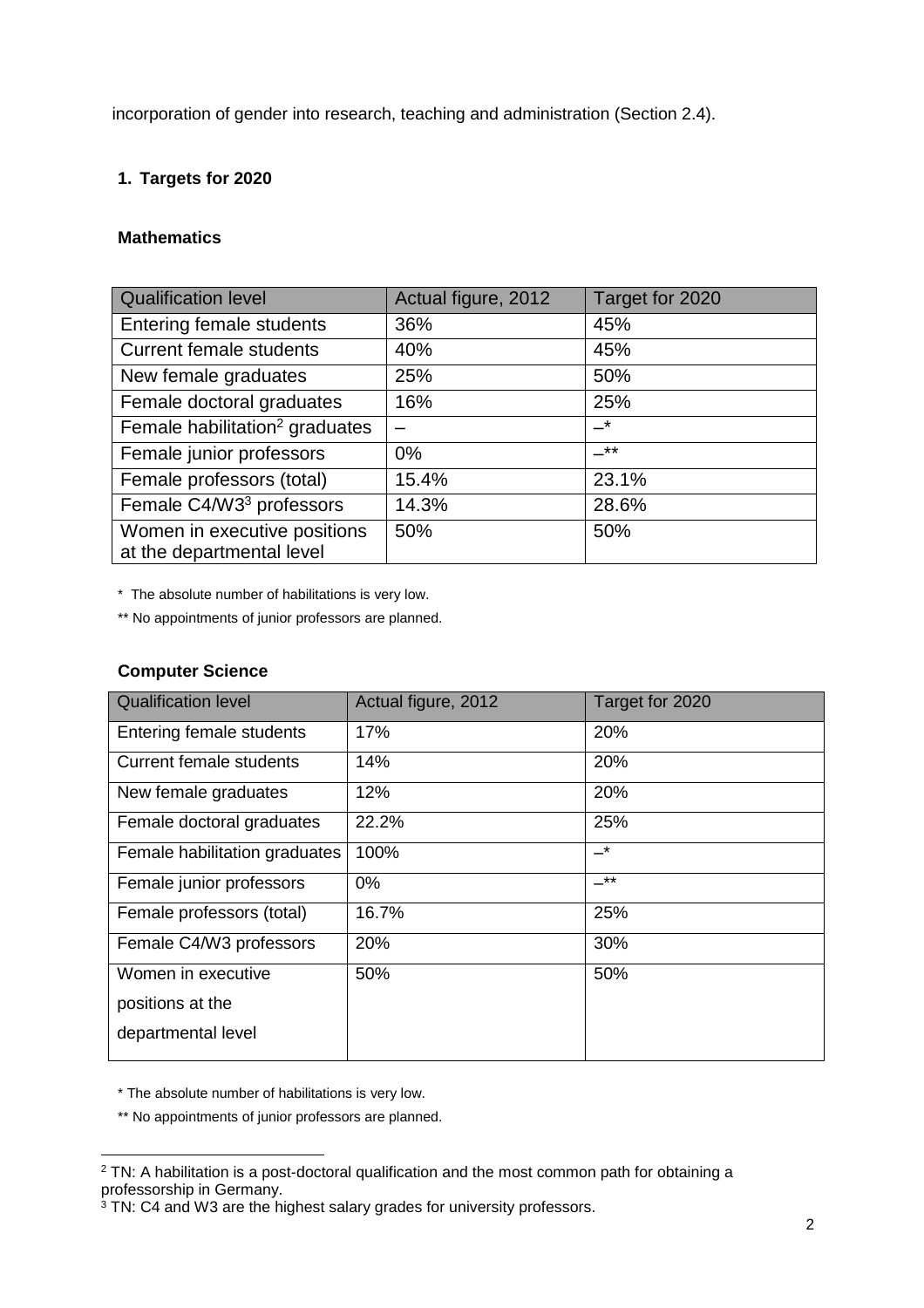# **Economics**

| <b>Qualification level</b>     | Actual figure, 2012      | Target for 2020 |
|--------------------------------|--------------------------|-----------------|
| Entering female students       | 22%                      | 25%             |
| <b>Current female students</b> | 21%                      | 25%             |
| New female graduates           | 22%                      | 25%             |
| Female doctoral graduates      | 33%                      | 37.5%           |
| Female habilitation graduates  | $\overline{\phantom{0}}$ | –*              |
| Female junior professors       |                          | 50%             |
| Female professors (total)      | 9.1%                     | 20%             |
| Female C4/W3 professors        | 11.1%                    | 25%             |
| Women in executive             | 50%                      | 50%             |
| positions at the               |                          |                 |
| department level               |                          |                 |

\* The absolute number of habilitations is very low.

#### **Social Sciences**

| <b>Qualification level</b>     | Actual figure, 2012 | Target for 2020 |
|--------------------------------|---------------------|-----------------|
| Entering female students       | 64%                 | 50%             |
| <b>Current female students</b> | 61%                 | 50%             |
| New female graduates           | 57%                 | 50%             |
| Female doctoral graduates      | 100%*               | 50%             |
| Female habilitation graduates  |                     | $-***$          |
| Female junior professors       |                     | $-***$          |
| Female professors (total)      | $0\%$               | 20%             |
| Female C4/W3 professors        | $0\%$               | 33.3%           |
| Women in executive             | 50%                 | 50%             |
| positions at the               |                     |                 |
| departmental level             |                     |                 |

\* The number of doctorates awarded in the period in question was very low.

<sup>\*\*</sup> The absolute number of habilitations is very low.

<sup>\*\*\*</sup> No appointments of junior professors are planned.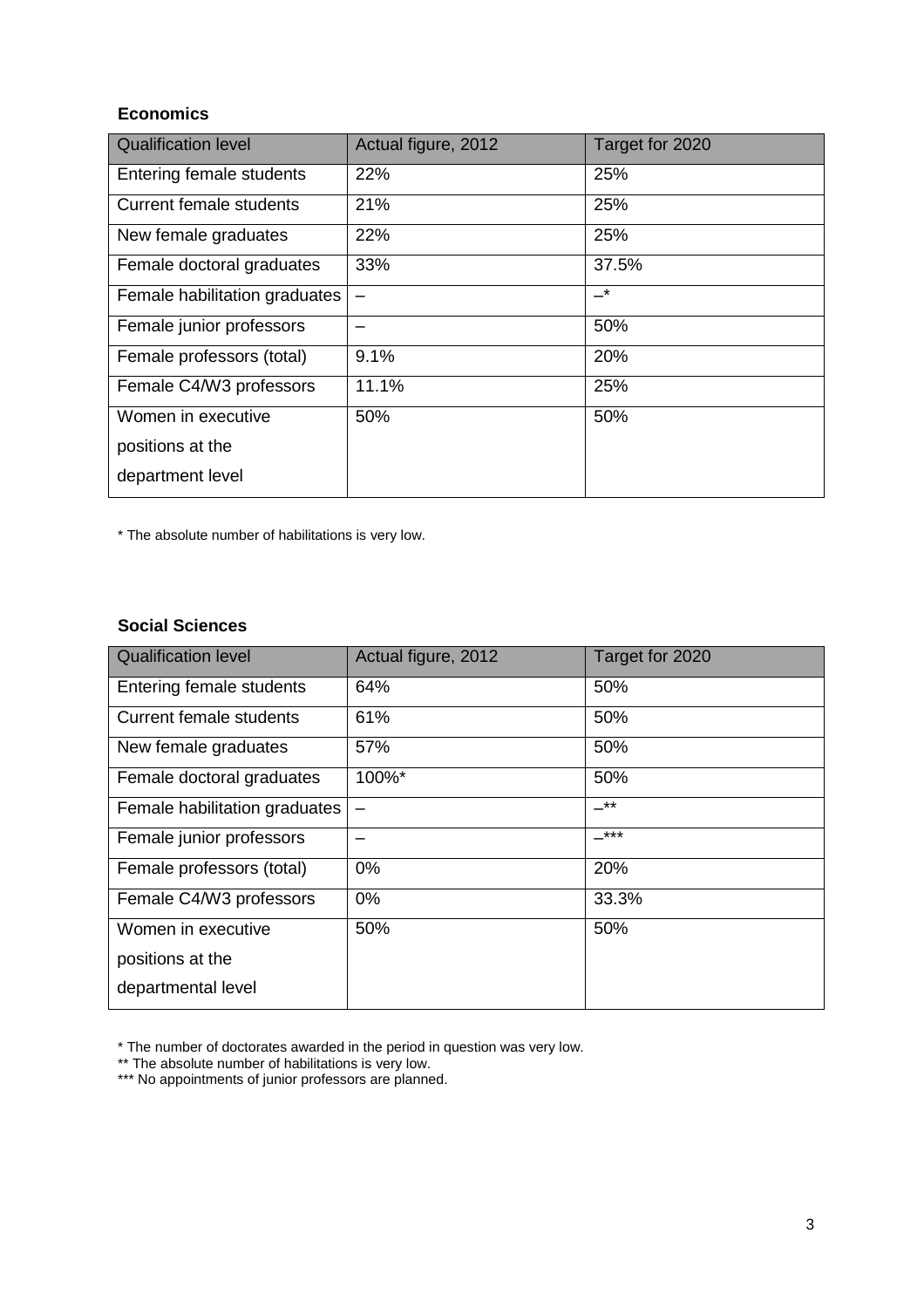## **2. List of measures**

The following measures are intended to ensure that equality and family-friendliness become integral parts of the organizational culture in the Carl-Friedrich Gauß Department, and that the set targets are met.

### **2.1 Structural anchoring of gender equality**

In the interest of the advancement of equal opportunities, gender equality will be anchored in our department's structure.

### 2.1.1 Responsibility at the executive level

Equal opportunities are a value that should be upheld by each and every member of the Carl-Friedrich Gauß Department, with the department's leadership bearing special responsibility for ensuring this value is put into practice.

### 2.1.2 Equality and Family Working Group and Jour Fixe

The Dean of the Carl-Friedrich Gauß Department takes part in the Equality and Family Working Group (AG Gleichstellung und Familie) and the Equality and Family Jour Fixe (Jour Fixe Gleichstellung und Family, an annual meeting). The Working Group comprises the deans of the university's departments, the heads of the administrative departments, the chairperson of the "TUBSundFamilie e.V." association, the Family Office Advisor, the Dual Career Couples Advisor, the chairperson of the Gender Equality Commission as well as the Equal Opportunities Officer. The purpose of the Working Group is to coordinate activities relating to gender equality and family-friendliness in order to achieve synergies. It meets once every summer semester. The Equality and Family Jour Fixe is a meeting attended by the Working Group and TU Braunschweig's President. It takes place once every winter semester.

#### 2.1.3 Decentralised Equal Opportunities Officers

Department 1's Decentralised Equal Opportunities Officers have a say in all of the department's staffing and appointment procedures. In certain areas, the Carl-Friedrich Gauß Department provides the Decentralised Equal Opportunities Officers with compensation as detailed in the President's Recommendation of 6 November 2008.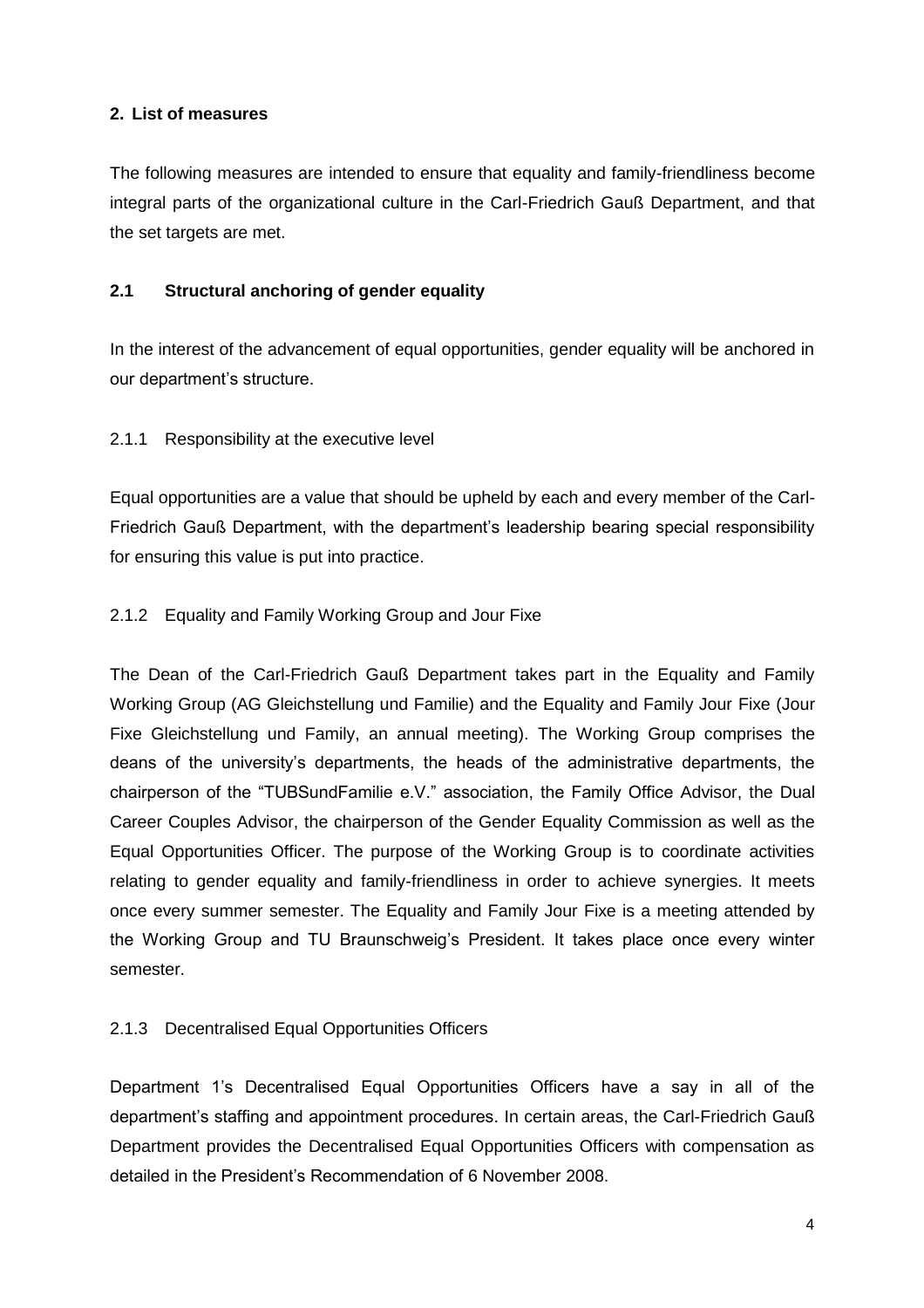#### 2.1.4 Gender assessments

The Carl-Friedrich Gauß Department regularly reports gender relations at all qualification levels in its statistics. It practices gender assessments, a top-down management process to ensure the achievement of gender equality.

#### **2.2 Closing the gap of underrepresentation**

At the Carl-Friedrich Gauß Department, women are underrepresented at the higher qualification levels in all of the department's disciplines, albeit with significant differences between disciplines. The underrepresentation of women differs greatly between the individual disciplines due to their specific characteristics. Taking these differences into account, the department is taking the following steps to rectify underrepresentation and to increase the proportion of women in all areas on a lasting basis.

#### 2.2.1 Recruiting and supporting female secondary school students

To get female secondary school students interested in computer science, business information systems and mathematics programmes - preferably at TU Braunschweig - the Carl-Friedrich Gauß Department takes part in a number of promotional and informational programmes. These programmes either target female secondary school students directly (like "Robotics for Girls", Robotik für Mädchen, for instance), or a gender-sensitive approach is incorporated into the concept. On "Computer Science Day" (Tag der Informatik), for example, female students are actively encouraged to participate as speakers and role models. The same is true for the "Mathematics Locomotive" (Mathe-Lok) and "Mathematics Working Group" (Mathe-AG), and for similar projects in Economics.

Department 1 is also involved in the female secondary school student projects coordinated by the Equal Opportunities Office: "Future Day for Girls and Boys" (Zukunftstag für Mädchen und Jungen), "Mentoring for Female Secondary School Students" (Mentoring für Schülerinnen) and the "Niedersachsen-Technikum" programme.

#### 2.2.2 Supporting female students

In the mathematics and computer science programmes, female tutors act as role models. Female students usually receive guidance from female research associates. In addition to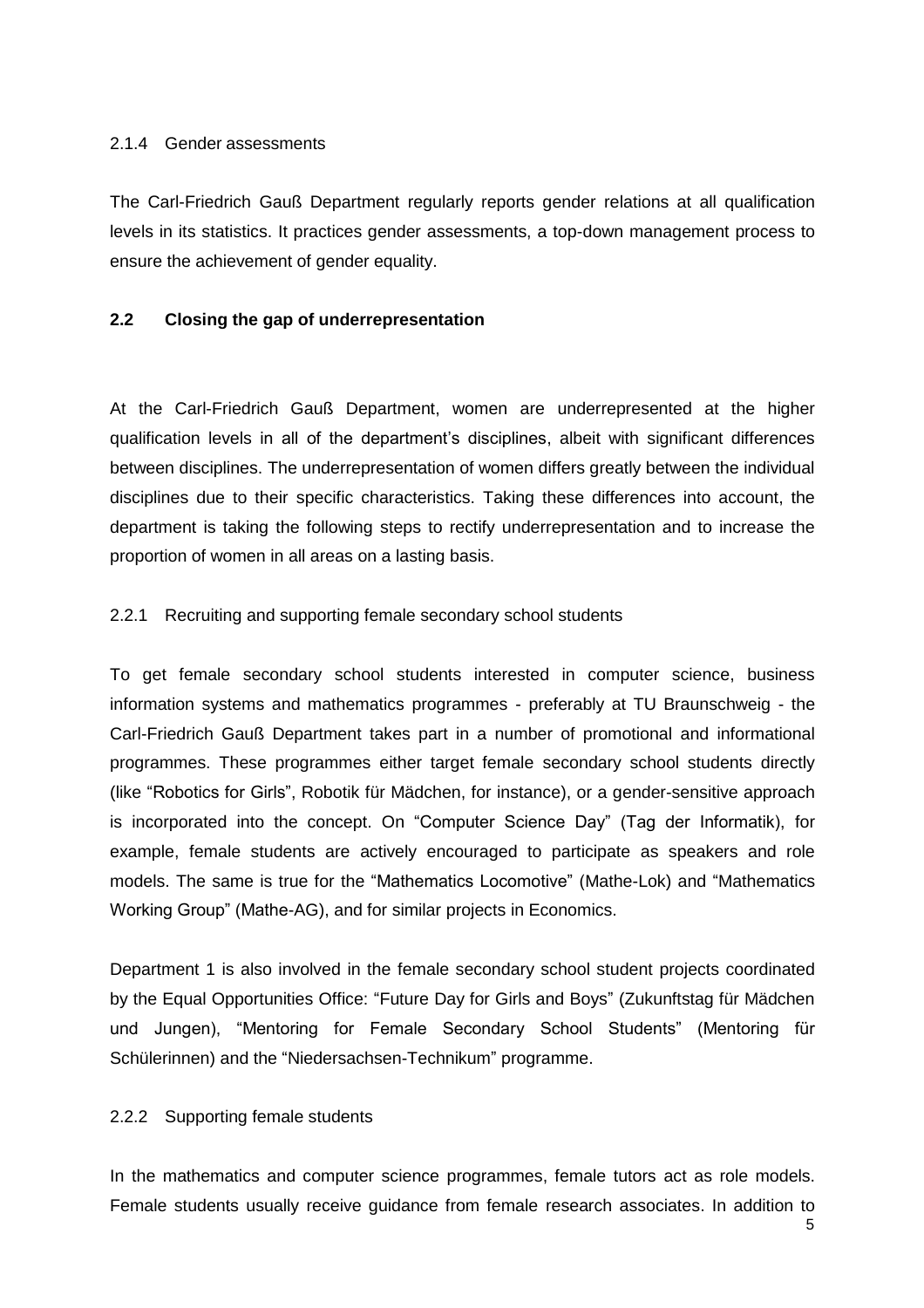this, the department's female professors make themselves available for various events, to serve as role models.

Department 1's professors regularly urge suitable female candidates to consider enrolling in a Master's degree or doctoral programme and/or to apply for doctorate or habilitation positions. New lecturers and professors are made aware of this. Female students are also regularly nominated for awards.

Department 1 is also involved in the female student projects coordinated by the Equal Opportunities Office: "Tailored Career" (Karriere nach Maß), which offers key competencies and mentoring for female students, and "fiMINT" which offers various qualification opportunities for women in STEM fields.

#### 2.2.3 Supporting female doctoral students

Department 1's professors regularly urge suitable female scientists to consider taking up and/or pursuing a career in science. Female scientists with a completed doctorate are regularly encouraged to apply for habilitation positions, junior professorships or post-doc positions at the local, national and international levels. Talented young women are included in research alliances. Suitable female candidates are nominated for competitions and awards on a regular basis.

Department 1 also participates in the qualification courses and networking opportunities offered by the fiMINT programme.

#### 2.2.4 Supporting female habilitation students

The current number of habilitation students is very low at Department 1. But when female scientists opt to enrol in habilitation studies, they receive intensive guidance and individual support. Department 1 is also involved in fiMINT's qualification courses and networking opportunities for young female scientists. Female habilitation graduates are urged to apply for professorships.

2.2.5 Supporting female applicants in appointment procedures

At Department 1, women applying for a professorship receive guidance and individual support from female professors. The department advocates for the active recruitment of female professors and will follow the corresponding guideline that is currently being prepared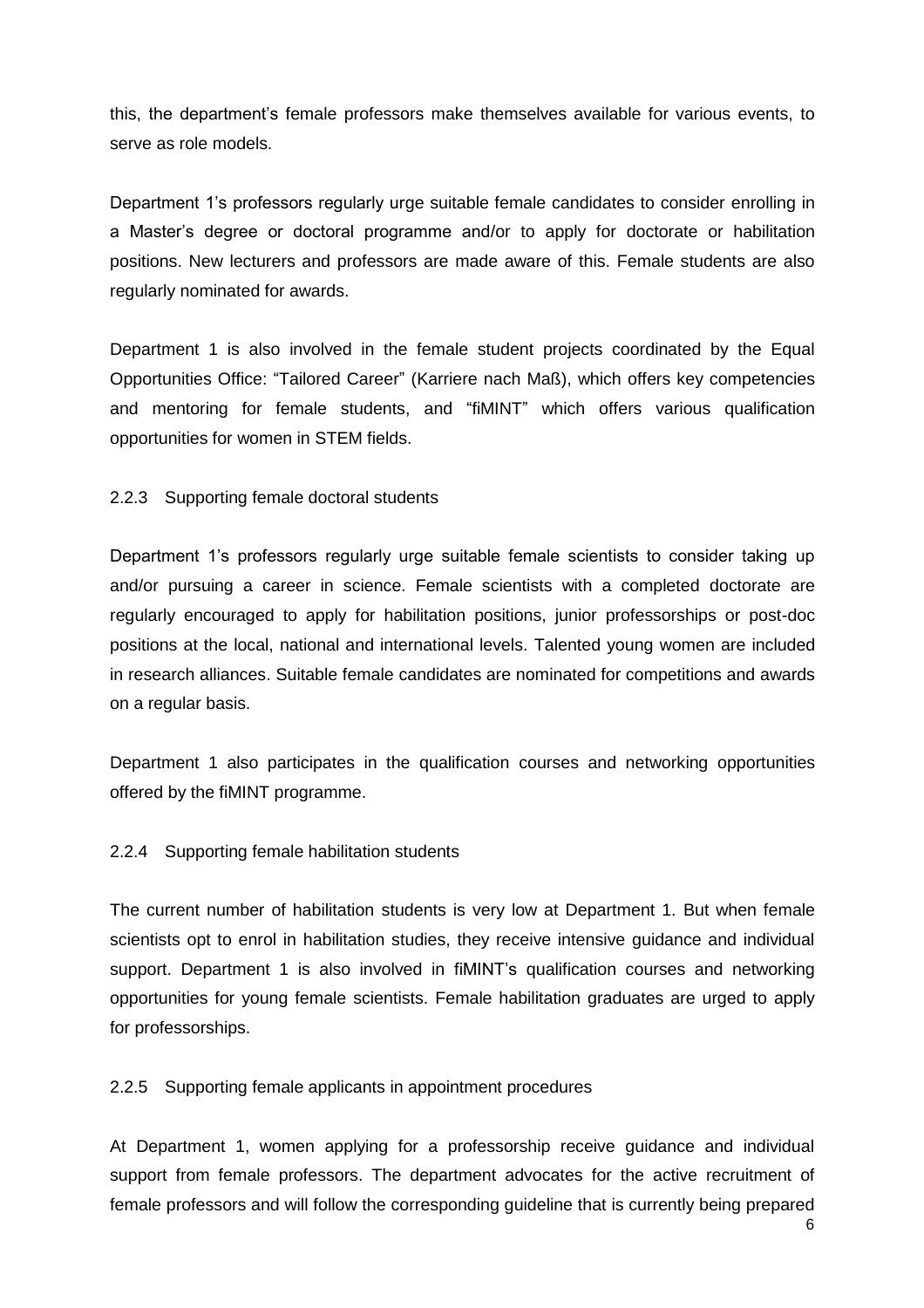by the Equal Opportunities Office.

## **2.3 Family-friendly university**

The Carl-Friedrich Gauß Department actively advocates for a balance between family life and studying for its students, or between family life and work, for the benefit of its students, scientific, technical and administrative staff. Both parents and family care-givers are considered to be people with family responsibilities.

## 2.3.1 Supporting students with family responsibilities

At the Carl-Friedrich Gauß Department, students with children receive special support, for example a flexible choice of examination dates.

## 2.3.2 Supporting scientific staff with family responsibilities

Department 1 supports its employees who are on parental leave by keeping in touch with them and continuing to involve them in the department's planning procedures. Employees with family responsibilities are offered flexible work arrangements (for example the option of working from home). Where possible, we extend qualification times as specified in the Academic Fixed-Term Contracts Act (Wissenschaftszeitvertragsgesetz).

## 2.3.3 Flexible child care

The Carl-Friedrich Gauß Department actively advocates for flexible child care at TU Braunschweig. Departments 1, 3, 4 and 5 and the central administration contribute to its financing.

## *2.3.4* Family-Friendly University Audit

The Carl-Friedrich Gauß Department advocates for our continued development towards being a family-friendly university. It regularly takes part in the audit process of the same name.

## **2.4 Incorporation of gender into research, teaching and administration**

The Carl-Friedrich Gauß Department strives to intensify the inclusion of gender into research,